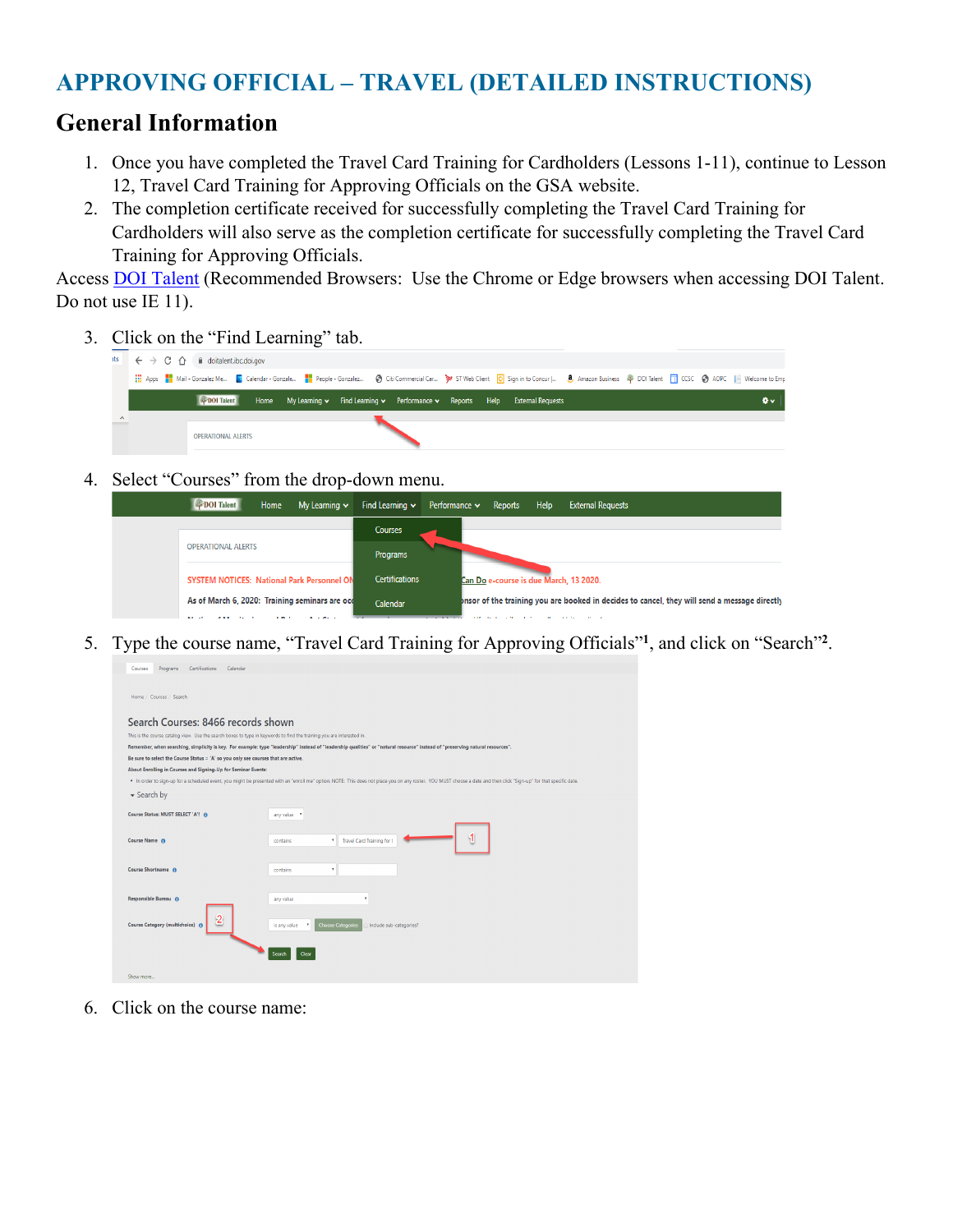| Be sure to select the Course Status = 'A' so you only see courses that are active.                                                                                                                                   |              |                                    |                             |         |               |                 |                         |              |                                     |
|----------------------------------------------------------------------------------------------------------------------------------------------------------------------------------------------------------------------|--------------|------------------------------------|-----------------------------|---------|---------------|-----------------|-------------------------|--------------|-------------------------------------|
|                                                                                                                                                                                                                      |              |                                    |                             |         |               |                 |                         |              |                                     |
| About Enrolling in Courses and Signing-Up for Seminar Events:                                                                                                                                                        |              |                                    |                             |         |               |                 |                         |              |                                     |
| . In order to sign-up for a scheduled event, you might be presented with an "enroll me" option. NOTE: This does not place you on any roster. YOU MUST choose a date and then click "Sign-up" for that specific date. |              |                                    |                             |         |               |                 |                         |              |                                     |
| Search by                                                                                                                                                                                                            |              |                                    |                             |         |               |                 |                         |              |                                     |
|                                                                                                                                                                                                                      |              |                                    |                             |         |               |                 |                         |              |                                     |
| Course Status: MUST SELECT 'A'! @                                                                                                                                                                                    | any value v  |                                    |                             |         |               |                 |                         |              |                                     |
|                                                                                                                                                                                                                      |              |                                    |                             |         |               |                 |                         |              |                                     |
|                                                                                                                                                                                                                      |              |                                    |                             |         |               |                 |                         |              |                                     |
| Course Name <sup>O</sup>                                                                                                                                                                                             | contains     | $\boldsymbol{\mathrm{v}}$          | travel card training for ca |         |               |                 |                         |              |                                     |
|                                                                                                                                                                                                                      |              |                                    |                             |         |               |                 |                         |              |                                     |
| Course Shortname @                                                                                                                                                                                                   | contains     | $\mathbf{v}$                       |                             |         |               |                 |                         |              |                                     |
|                                                                                                                                                                                                                      |              |                                    |                             |         |               |                 |                         |              |                                     |
|                                                                                                                                                                                                                      |              |                                    |                             |         |               |                 |                         |              |                                     |
| Responsible Bureau @                                                                                                                                                                                                 | any value    |                                    |                             |         |               |                 |                         |              |                                     |
|                                                                                                                                                                                                                      |              |                                    |                             |         |               |                 |                         |              |                                     |
|                                                                                                                                                                                                                      |              |                                    |                             |         |               |                 |                         |              |                                     |
|                                                                                                                                                                                                                      |              |                                    |                             |         |               |                 |                         |              |                                     |
| Course Category (multichoice) @                                                                                                                                                                                      | is any value | <b>Choose Categories</b><br>$\tau$ | Include sub-categories?     |         |               |                 |                         |              |                                     |
|                                                                                                                                                                                                                      |              |                                    |                             |         |               |                 |                         |              |                                     |
|                                                                                                                                                                                                                      |              |                                    |                             |         |               |                 |                         |              |                                     |
|                                                                                                                                                                                                                      | Search       | Clear                              |                             |         |               |                 |                         |              |                                     |
|                                                                                                                                                                                                                      |              |                                    |                             |         |               |                 |                         |              |                                     |
|                                                                                                                                                                                                                      |              |                                    |                             |         |               |                 |                         |              |                                     |
|                                                                                                                                                                                                                      |              |                                    |                             |         |               |                 |                         |              |                                     |
|                                                                                                                                                                                                                      | Search       |                                    | Search                      |         | Clear         |                 |                         |              |                                     |
|                                                                                                                                                                                                                      | by           |                                    |                             |         |               |                 |                         |              |                                     |
|                                                                                                                                                                                                                      | Course       |                                    | Course                      | Course  | Responsible   | <b>Requires</b> | <b>Training Tuition</b> |              |                                     |
|                                                                                                                                                                                                                      | <b>Icon</b>  | Course Name A                      | Shortname                   | Type    | <b>Bureau</b> | Approval        | <b>Costs</b>            |              | Content Duration Contact Name/Email |
|                                                                                                                                                                                                                      | v.           | <b>n</b> Travel Card Training for  | DOI-                        | Blended | Office of the | No.             | 0.00                    | <b>DQ+</b> 1 | Ken                                 |
|                                                                                                                                                                                                                      |              | Cardholders                        | CCTrvITrng-CH               |         | Secretary     |                 |                         | ø            | Casey/kenneth_casey@ios.doi.gov     |
|                                                                                                                                                                                                                      |              |                                    |                             |         |               |                 |                         |              |                                     |
|                                                                                                                                                                                                                      |              |                                    |                             |         |               |                 |                         |              |                                     |
| Show more<br>$\blacktriangleright$ Filter by<br>Type <sup>O</sup><br>Blended (1)<br>E-learning (0)<br>Seminar (0)<br>Content A<br><b>B</b> Assignment (0)<br>$\Box$ Book (0)                                         |              |                                    |                             |         |               |                 |                         |              |                                     |

7. Click on the "Enroll me" button to self-enroll in the course.

# **Step 1: Take the GSA Travel Card Training for Approving Officials**

1. Even if you have taken the cardholder travel card training, you must click on the "*Take the GSA Travel Card Training for Approving Officials*" link for the radio button to checkmark. It will open a new window for the GSA website, continue to Lesson 12, on Travel Card Training for Approving Officials.



1. After returning to DOI Talent, click on the "*Charge Card Agreement of Responsibility*" link located in Step 2. Read and save a copy for your records, if desired. Close the screen when completed.



## **Step 3: Download the GSA Travel Cardholder Training PDF**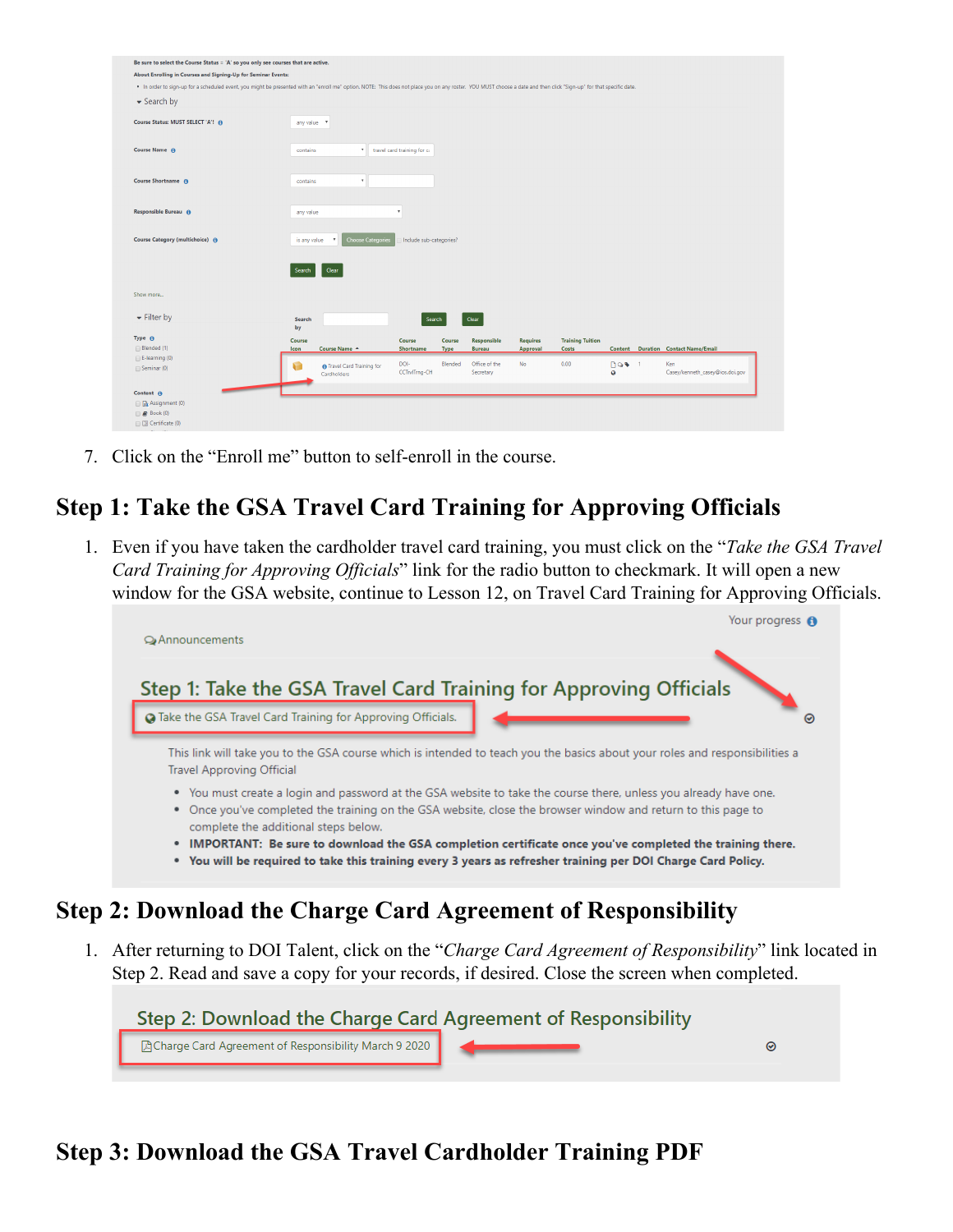1. Click on the "*GSA SmartPay Online Training Courses-Travel*" This step is necessary for recording the completed task in DOI Talent. If you did not save a copy from the GSA Training website, you can save a copy for your records at this time.

|                                                      | Step 3: Download the GSA Travel Cardholder Training PDF |  |
|------------------------------------------------------|---------------------------------------------------------|--|
| <b>A GSA SmartPay Online Training Courses-Travel</b> |                                                         |  |
|                                                      |                                                         |  |

### **Step 4: Download the Appointment Letter for Approving Officials.**

1. Click on the "DOI AO Appointment Letter March 9, 2020" link. This step is necessary for recording the completed task in DOI Talent.



### **Step 5: Uploading your training certificate from GSA.**

1. Click on the "Instructions for Uploading Certificates" link. This step is necessary for recording the completed task in DOI Talent. Click the box to the right when finished reading the instructions on how to upload your certificate.



2. Start the process to upload your certification by clicking on the 'My Learning' tab and then on the 'Record of Learning' button.



3. Click on the 'OTHER EVIDENCE' button.



4. Click on the 'Add evidence' button.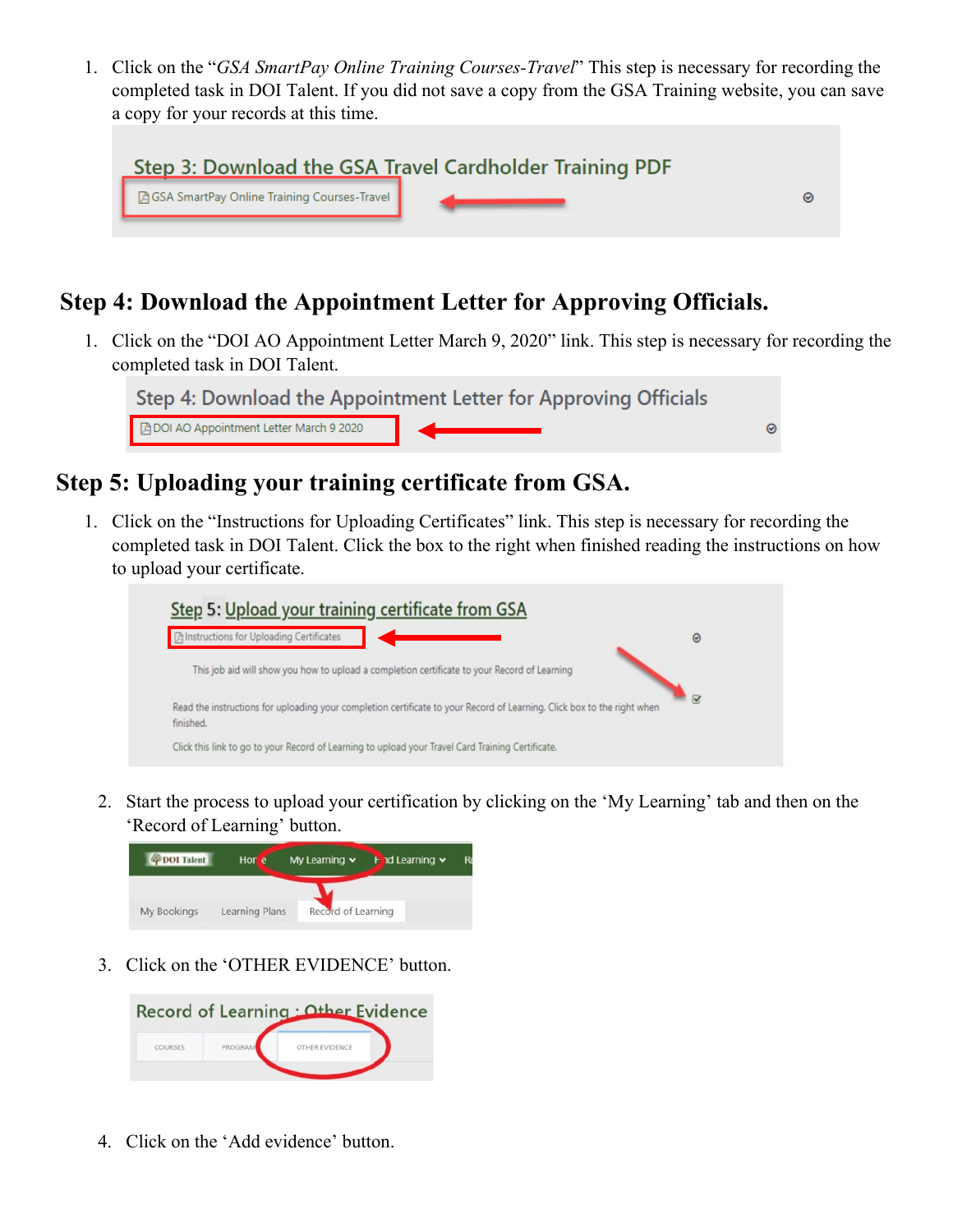

- 5. Enter 'Travel Card Training for Approving Officials' as the evidence name.
- 6. Select 'Certificate of Completion' from the 'Evidence Type' drop-down menu.
- 7. Enter 'GSA' as the Provider/Vendor.
- 8. Enter the date of completion.
- 9. Click on the icon to locate your Certificate of Completion that you saved to your computer from the GSA website and select it for upload
- 10. Click the 'Add evidence' button.

|    | <b>Add evidence</b>                              |                                                                                             |
|----|--------------------------------------------------|---------------------------------------------------------------------------------------------|
|    | There are required fields in this form marked *. |                                                                                             |
|    | <b>Evidence name</b>                             | Travel Card Training for Approving Officials<br>$(5)$                                       |
|    | Evidence type .                                  | Certificate of Completion<br>$\overline{\mathbf{r}}$<br>(6)                                 |
|    | Description                                      | 三 三<br>$\sigma$<br>$\frac{1}{2}$<br>$A_{\underline{A}}$<br>$\, {\bf B}$<br>$\boldsymbol{I}$ |
|    |                                                  |                                                                                             |
|    | Provider/Vendor*                                 | $\circ$<br>GSA                                                                              |
|    | Date completed <sup>*</sup>                      | $25$ $\bullet$<br>2020 $\times$ 68<br>March<br>v                                            |
|    | File attachments -                               | (၅)<br>þ                                                                                    |
|    |                                                  | $\blacktriangleright$ $\square$ Files                                                       |
|    |                                                  |                                                                                             |
|    |                                                  |                                                                                             |
|    |                                                  | You can drag and drop files here to as<br>------------                                      |
|    |                                                  |                                                                                             |
| 10 | <b>Current date<sup>*</sup></b>                  | $\mathbf{v}$ 25 $\mathbf{v}$<br>2020 ▼ 曲<br>March                                           |
|    | Add evidence<br>Cancel                           |                                                                                             |